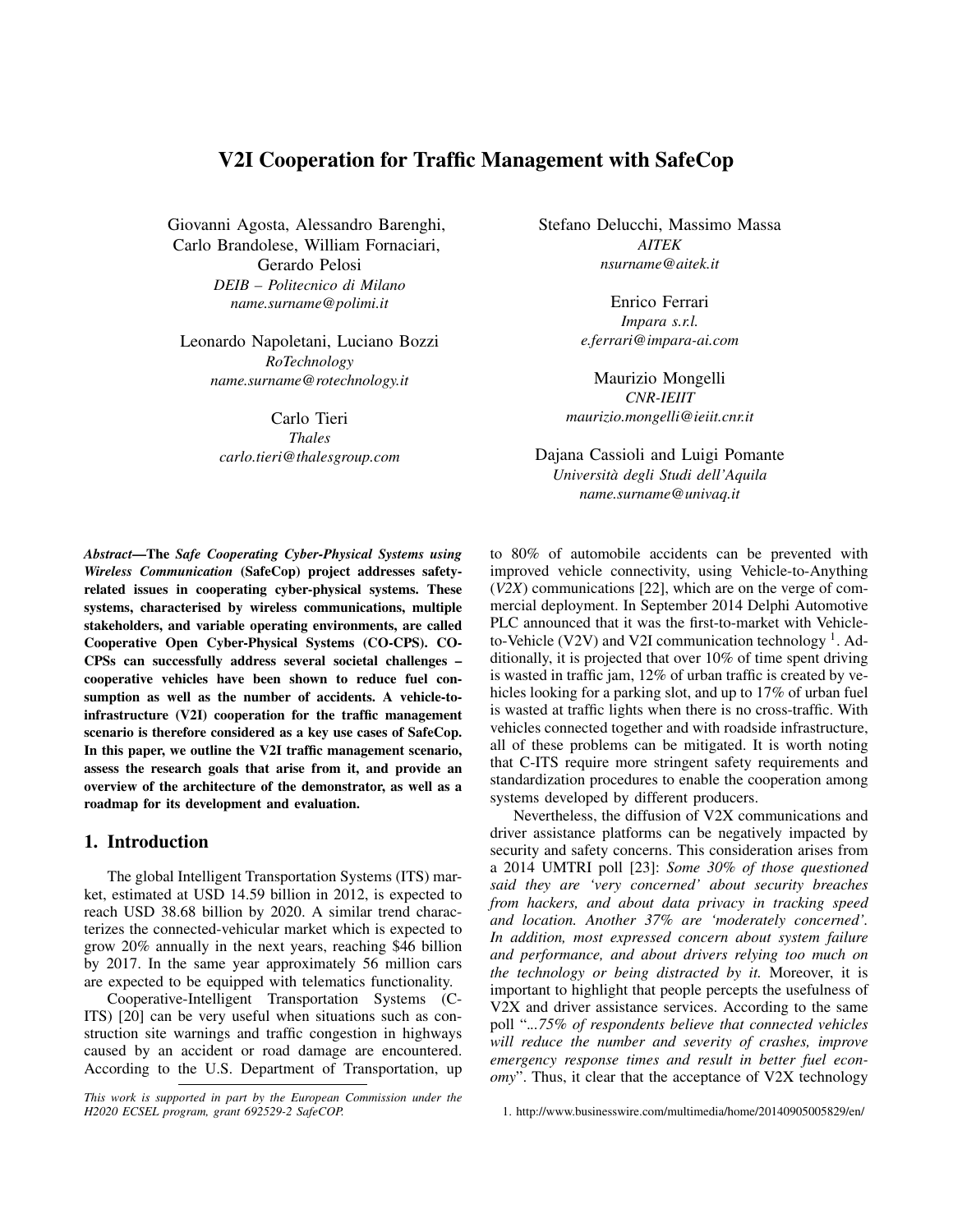is not limited by its perceived value, but by the potential security and safety issues.

Safety assurances for vehicles relying on V2X communications require reliable cooperation among the components of the whole system, as the reliability of the whole system allows both to prevent accidents and to detect malfunctioning subsystems. The problem is twofold: on one hand it is necessary to develop innovative and efficient solutions to increase the security and safetey of these systems; on the other hand it is necessary to standardize the security assurance procedures, and to use prototypes and demonstrator to reassure people about security concerns and foster their wide utilization. A key point is that a fast widespread adoption of V2X technology is crucial for it to provide significant benefits. Indeed, in a context where V2X-equipped vehicles are the norm, any vehicle on the road not V2X-equipped has the potential to increase the risk of accidents, and therefore to decrease the overall impact of V2X technology.

Moreover, V2X technology acts as a support tool for autonomous vehicles, which are under development and foreseen to reach maturity in the next decade. Google, Nissan, and other companies expect that by 2020 cars on the market will be completely driverless in many situations. These cars will employ sensors to detect other vehicles, pedestrians, and objects around them, but this information can be integrated with additional data coming from roadside monitoring systems, using V2I communication, improving the quality and speed of the detection, as well as providing information that cannot be detected by sensors at all (e.g., the timing of traffic lights ahead).

For more efficient drive assistances and future autonomous vehicles a large amount of information needs to be communicated from roadside monitoring units to the vehicles in transit. At the same time, an efficient monitoring roadside system needs to acquire information from the vehicles in transit. Such information can be obtained in many ways, including Adaptive Traffic Light System (A-TLS) Cooperative Awareness Message (CAM), Green Light Optimal Speed (GLOSA) Cameras, radar, lidar (light detection and ranging) and laser technologies. There are already proposals for combining CAM with automated traffic lights [14].

# 1.1. Contributions

We propose an holistic approach to integrate the advantages offered by technologies such as CAM, GLOSA and A-TLS, in a Traffic Management Application to enhance road safety via functions such as *traffic condition warning* (rapid traffic evolution), *stationary vehicle warning* (disabled vehicles), and *wrong way driving warning*. To this end, the SafeCop project grounds on a real industrial use case scenario and develops a demonstrator that allows to experiment with different technological solutions.

Specific industrial and research challenges in the above framework deal with the need for a robust approach using *sensor fusion* to ensure reliability for drive assistance (and, in the future, for autonomous vehicles) Sensor fusion allows to rely on multiple, heterogeneous data sources to extract relevant knowledge to take decisions. In the SafeCop Traffic Management scenario, sources are the results of locallyperformed analyses on individual sensors, including Video Content Analysis (VCA) on roadside camera feeds, as well as navigation and driver behaviour data from in-vehicle sensors. Machine learning is crucial for performance discovery of autonomous vehicles and driver assistance systems due to the large amount of data and its heterogeneity. The application of machine learning theory to the field of C-ITS represents an innovative contribution.

Moreover, SafeCop will need to guarantee security of communication. While confidentiality of the individual communication link can be guaranteed via encryption, the authenticity and trustworthiness of the endpoints needs to be established [22]. Whether the communication and computation constraints imposed by the scenario are compatible with traditional authentication techniques is a challenge that Safe-Cop will need to address. Moreover, the Road Side Units (RSU) are, by their very nature, exposed to physical threats. Even On Board Units can be tampered with by maintainance operators, or when parked. The implementations of encryption algorithms must therefore be robust against applied cryptanalysis techniques. In SafeCop, we will investigate the engineering trade-offs between security security level and performance of the cryptographic subsystem included in the RSU and OBU platforms.

# 2. Industrial Use Case Scenario

Intelligent Transportation Systems (ITS) optimize the efficiency and improve the safety of transportations, exploiting the possibilities offered by the state-of-the-art of Information and Communication Technology (ICT).

- *Active road safety* ITS applications class decreases the probability of traffic accidents by providing assistance to drivers (e.g. in order to avoid collisions with other vehicles).
- *Efficiency and management* ITS applications class optimizes the traffic flow, by coordinating the vehicles kinematics— speed and route—with respect to the traffic flow.<sup>2</sup>

Both classes need a solid (in terms of reliability and response time) communication channel connecting all transportation actors, the vehicles and the infrastructure: wireless vehicular networks are the most important components of ITS enabling technologies. Vehicle to Infrastructure (V2I) communications are part of this use case.

Another part of the use case is the Adaptive Traffic Light System (A-TLS), which is an efficiency and management application. A-TLS changes the traffic lights signaling plan (the duration of red, yellow and green phases) at least according the time and the day. A better A-TLS optimizes the signaling plan according to the changing traffic conditions, usually by extending the green phase when vehicles are closely spaced. Currently, the time interval between two

<sup>2.</sup> There is a third class of miscellaneous applications (e.g. infotainment), which are not considered here.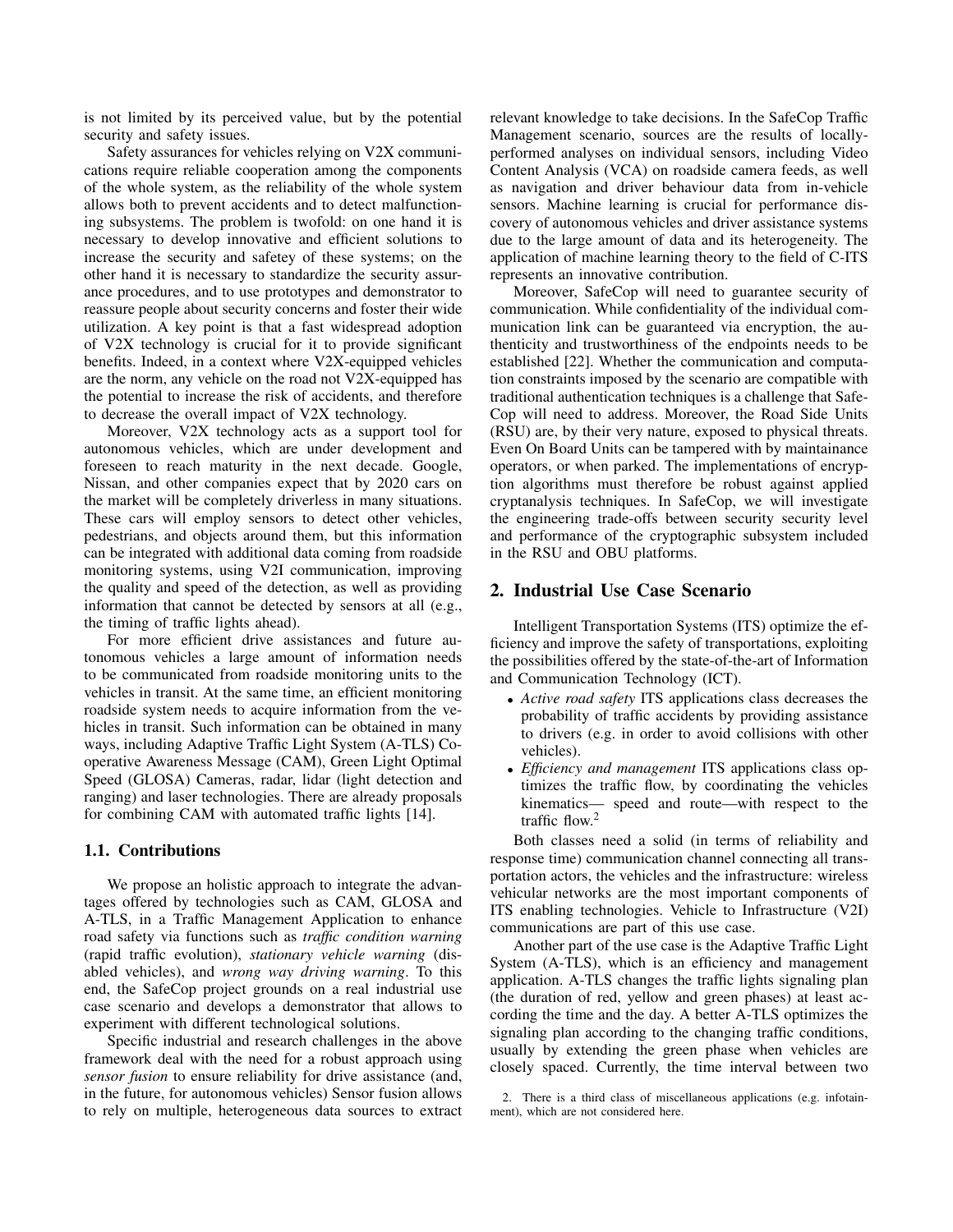consecutive passing vehicles is measured, by inductive loops sensors.<sup>3</sup>

Whilst A-TLS adapts the signaling plan to traffic conditions, another applications considered by the use case, the Green Light Optimal Speed Advisory (GLOSA), tries to adapt the traffic flow to the signaling plan. GLOSA computes the optimal vehicles speeds that minimizes the average (of all vehicles) travel cost (e.g. stop time at traffic lights and total travel time), for a given traffic lights signaling plan. Then GLOSA informs vehicles drivers about the optimal speed they should maintain, using some communications mean that, currently, consists of auxiliary roadside signs.

Figure 1 shows the use case block diagram.



Figure 1. Use Case Block Diagram

It is worth noting that, other than to improve driver comfort, efficiency and management ITS applications bring environmental benefits, because a smooth driving, with limited (de)accelerations and shorter travel time, reduces fuel consumption and  $CO<sub>2</sub>$  emissions.

Besides common sensor techniques, such as the use of inductive loop sensors, every vehicle will have V2I communication enabled. Also, by applying Video Content Analysis (VCA) techniques, on the installed video infrastructure, it is possible to detect passing vehicles, and in this manner to contribute to the traffic management. Moreover, VCA is capable of extracting information about dangerous situations, such as vehicle queues or vehicles moving along forbidden directions. Other examples include *traffic condition warning* (rapid traffic evolution), *stationary vehicle warning* (disabled vehicles), and *wrong way driving warning* (forbidden heading). V2I based efficiency and management applications can be extended in order to inform vehicles of such traffic anomalies. In this manner, vehicles cooperate through the infrastructure.

## 3. SafeCOP Technology Overview

This section explains the technical advances of the Safe-COP V2I experiment.

### 3.1. On Board and Road Side Units

The SafeCop V2I traffic management system employs a combination of Road Side Units (RSU) and On Board Units (OBU) to collect information about the ongoing traffic at a crossroad.

The RSU has a single sensor, a camera, which is used to provide a video feed to the Control Center.

The OBU constitutes the core system for collecting individual vehicle data, namely dynamic data (accelerations, angular speeds and magnetic field), position data (latitude/ longitude, speed, heading) and — when available — vehicle data (brake, engine rpm, gear, etc.). To this purpose the system is equipped with the following main components: 1) A 9-DOF inertial measurement unit for acceleration, angular speed and magnetic field 2) A high-precision GPS receiver 3) A CAN bus interface to be connected to the OBD vehicle diagnostic interface

In addition to these sensing units, the OBU will host a microcontroller and a 3G/4G module to provide connectivity to the Control Center. The same communication interface is used also for configuration and diagnostic of the device itself. The processing of dynamic, position and diagnostic data will be partitioned into an on-line portion, performed by the OBU itself, and an off-line part performed either in real-time or in batch mode in the Contro Center. The on-line processing is structured according to a synchronous data streaming model and will consist of the following main phases.

Acquisition. Data from all the sensors is acquired at fixed but configurable sampling rates. The accelerometer and the gyroscope will be sampled at a frequency between 1.5kHz and 5kHz, while the magnetometer will be sampled at a much lower rate, typically around 20Hz to 40Hz.

Pre-filtering. Previous experience in the specific domain shows that acceleration and angular speed data have a significant bandwidth between 40Hz and 100Hz, while magnetometer data has a bandwidth around 10Hz. The prefiltering phase is constituted by a low-pass anti-alias digital filter followed by suitable decimation.

Synchronization. The sensor fusion algorithms that follow this phase need to operate on synchronized data, which is not necessarily guaranteed by the sensors themselves due to clock frequency differences between the sensors. The synchronization phase has the purpose of guaranteeing that the ratio between sampling frequencies of the different source — inertial unit, GPS and CAN bus — are constant over time.

Sensor fusion. Raw dynamic and position data are the combined with a filtering scheme still to be defined in detail. Typical solutions are based on Kalman filters or AHRS (Attitude and Heading Reference System) filters to produce derived measures, namely yaw, pitch, roll and speed.

<sup>3.</sup> An inductive loop is a wire, of square, circle or rectangle shape, that is installed into or under the surface of the road.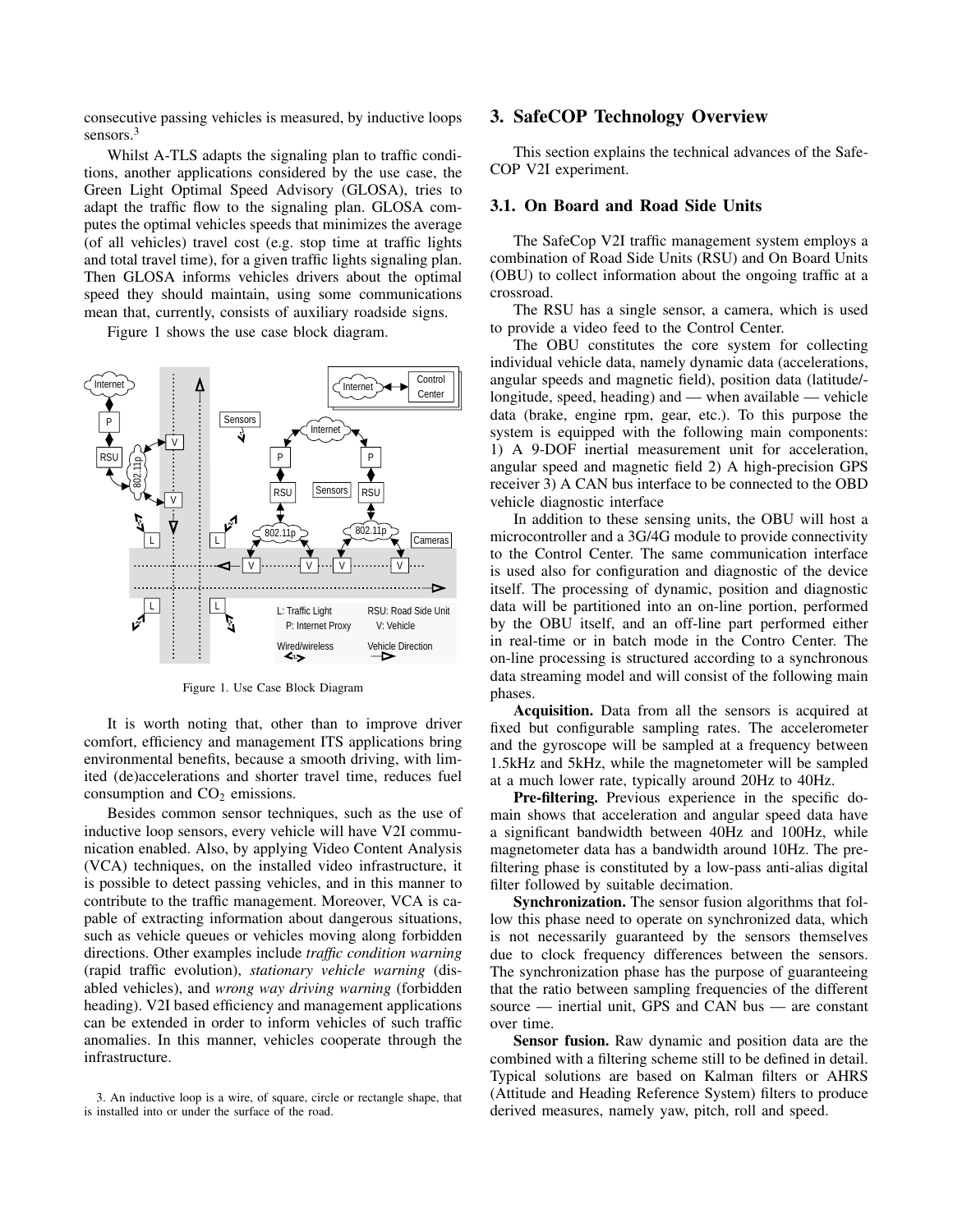On-line processing. Using the data produced by sensor fusion, this phase executes a set of algorithms that need to process the data in real-time. The main purpose of such algorithms is to compute a set of *features* with a much slower rate of change. As an example, maximum positive/negative acceleration, average acceleration and average speed will typically be computed over a 1 second period. Such features constitute the final output of the OBU.

Data produced by the OBU is then transmitted via the 3G/4G module to the Control Center for further processing.

Planned extensions to the RSU and OBU units in Safe-Cop include the possibility of leveraging vehicular networks based, e.g., on the IEEE 802.11p protocol, to support direct communication between OBU and RSU, as well as the construction of safety functions (see Section 3.3). Moreover, to support functions such as slow vehicle warning or traffic jam ahead warning, the OBU will be extended from sensoronly to include actuators, typically based on a buzzer or, possibly, a remote display.

## 3.2. Hazard Detection Functions

The understanding of the security risks involved in connected vehicle streams through V2V/V2I communication is an hot topic of research [7]. Hazard detection presents a scientific challenge as the inference of anomalies may be derived in the absence of a-priori knowledge about how such abnormalities can be realized and how they can be measured through the available sensors. The concept of anomalies not only include cyber-attacks, but also fault events (e.g., string instability of the vehicle platoon) or unexpected network congestion to be prevented. The proposed approach involves the use of innovative machine learning models [18], [19]. Even the *feature extraction* phase (i.e., the processing of the raw data before the application of machine learning algorithms) may include advanced statistical methods, such as spectral analysis and advanced statistics, such as the *mutual information* metric [17]. The most difficult task is the lack of a-priori knowledge of the anomalies (known in the literature as *unsupervised learning*) [21]. In order to identify anomalies, a "clustering" processing of data [13], [24] is performed. Roughly speaking, the process "brings together" all the data which can be considered as a regular, except for the few samples that could be linked to abnormalities. Clustering can be achieved through traditional algorithms such as *k-mean* or be flanked by newer methods, such as *one- class classification* [15]. If, on the other hand, data can be a-priori characterized (*labelled*) as regular or anomalous, the process can be empowered by supervised learning that exploits the a-priori knowledge of the data. The aggregation of data through clustering is then processed to classify the aggregations (*clusters*) according intelligible rules. To do so, the *Switching Neural Network* (SNN) is used [19], [9]. It creates intelligible rules with an accuracy comparable to traditional black box techniques, such as neural networks. Intelligible rules means a sequence of Boolean functions that link the data collected, their values and the fulfillment of certain conditions. For example, a rule may state the following:

```
i f
```

```
(level of congestion > threshold_1)and
  (frequency of specific flags in the
    packet headers > threshold 2)
and
  (number of open sockets > threshold 3)then
```
(risk alert is above the acceptable threshold)

The interested reader finds in [12] a detailed comparison between the SNN and traditional classification methods. Models based on intelligible rules and high accuracy are of main interest in this context because they drive effective actions by human operators, for example, by setting certain operational conditions in order to maintain a desired security level. The rules and the inherent actions may be easily integrated within the cyber-physical system as well. Since intelligible rules are expressed in terms of boolean functions, their application requires a very small amount of computational resources and therefore allows its efficient implementation even on simple hardware devices, such as an FPGA or an 8-bit microcontroller. The study is carried out through the Rulex platform [11]. Rulex contains an implementation of the SNN, with focus on both reliability (test extended on numerous case studies) and computational efficiency (speed calculation , memory optimization). The following figure shows all the elements that make Rulex a machine learning platform over the state of the art. Once the model has been derived from historical data, one can update it with new data (*re-training*). Depending on the impact on quality of the processing steps from feature extraction to the derivation of rules, the re- training stage may involve the intervention of an analyst who oversees the accuracy of the updated model or be fully automated.

## 3.3. Safety functions

Wireless cooperative systems in vehicular application scenarios enable a set of *traffic management* applications, including the above mentioned A-TLS, for the adaptation of signal plan to the instantaneous traffic conditions, and the GLOSA, which shapes the vehicles traffic by suggesting the optimal speed to reduce (de)acceleration and stopping time, aiming to reach the green light on time. Traditionally, this information is derived from sensors mounted under or above the road surface (referred to as the Infrastructure), and auxiliary roadside signs may be used to inform the drivers. These systems are currently developed independently; however, changes in the dynamic signal plan according to the instantaneous traffic conditions impose the selection of a different speed optimal value, i.e. the integration of these two systems will strongly improve the effectiveness of this traffic management function [10]. In this context, SafeCOP will design and demonstrate an integrated A-TLS and GLOSA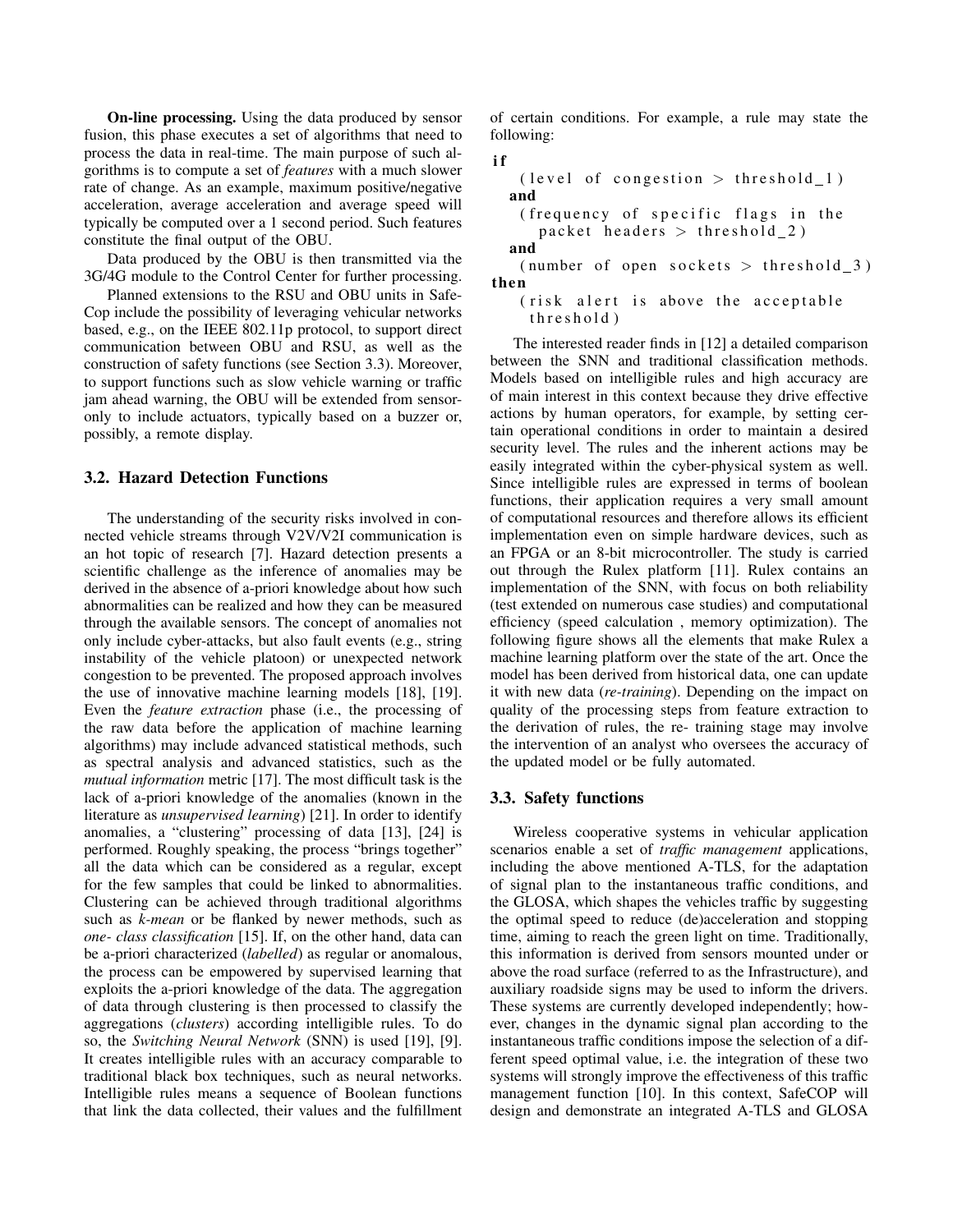system based on Cooperative Awareness Message (CAM) that a vehicle periodically transmits on the V2I network, to inform the *infrastructure* of its position and speed (as well as other status information).

Road safety applications aim at providing drivers with information about critical situations in order to prevent accidents; these include Cooperative Forward Collision Warning, Approaching Emergency Vehicle, Emergency Electronic Brake Lights, Pre-crash Sensing Warning. Among these, the most advanced are the *active road safety* applications, which include the detection of dangerous road event/situations, in order to assist the vehicle driver. All *road safety functions* rely on Vehicle-to-Infrastructure (V2I) communications, i.e. vehicles are equipped with short range wireless communication capabilities which collaborate to form a temporary distributed network enabling communications with road infrastructure nodes (or other vehicles) located in line of sight or even out of radio range (if a multi-hop network is built among vehicles). Possible dangerous road events/situations, such as vehicles slowing down, vehicles queue, motionless objects, etc., can be detected through a specific platform for the acquisition from video cameras and elaboration algorithms, which is called the Video Content Analysis (VCA) platform [16]. SafeCOP will contribute to the active road safety by exploring the integration, on the V2I network, of the traffic management application and a VCA platform, in order to alert drivers of emerging traffic anomalies. Safe-COP V2I networks will support communications for both management and safety information.

Furthermore, starting from the available standards from IEEE 802.11p, ITS-G5 and CEN, SafeCOP will develop new mechanisms for safe wireless communications between cooperative embedded systems in vehicles and for V2I communications, in order to enhance the automotive functional safety. This include a revision of the messages that enable the V2x applications, e.g. the CAMs (Cooperative Awareness Messages) and DENMs (Decentralized Environmental Notification Messages), transmitted by vehicles and infrastructure periodically. These messages, which contain status information about vehicles (e.g. position, speed, heading, etc.) and information about certain events (e.g. event type, scope, validity, etc.), respectively, are collected by the Local Dynamic Map (LDM) entity, which describes the position and movement of the vehicle within its environment and the spatial relationship to other vehicles and roadside units in the surrounding.

## 3.4. Security

Cryptographic primitives are the foundational buildingblocks to provide security and privacy assurances in complex computational and communication systems, and V2X communications are no exception. When the device is exposed to physical threats, cryptographic primivites may be subject to applied cryptanalysis techniques, i.e. implementation attacks. The largest class of implementation attacks is represented by *side-channel attacks* (SCAs), where the attacker exploits the information leakage happening on an unintended channel, typically an environmental parameter of the computation which is dependent on the computed data. Instances of such side-channels include energy consumption, execution timing or electro-magnetic (EM) emanations: all these environmental parameters provide enough information to infer the value of secret data intended to be stored within the device in an otherwise un-accessible way.

Designing efficient and effective countermeasures against side-channel attacks is a topic which has received warm attention by the research community. Typically, countermeasures against the aforementioned threats involve modifying the cipher at either the algorithmic or the implementation level [3], [4], [5], [6], [8], or changing the underlying hardware architecture so to suppress the side-channel leakage. In SafeCop, we will investigate the engineering trade-offs between security security level and performance of the cryptographic subsystem included in the RSU and OBU platforms [2].

### 4. Demonstrator

Our *demonstrator* is a medium fidelity system operated in a laboratory simulated environment. The related activities are estimated to have their center of gravity at Technology Readiness Level [1] 5 (technology validated in relevant environment) for the framework components and 4 (technology validated in laboratory) for the integrated demonstrator. The purpose of the demonstrator is to act as a proof-of-concept for SafeCOP concepts, as well as a means for validation and verification of SafeCOP framework components.

Proof-of concept. The demonstrator exploits the integration of Cooperative Awareness Messages (CAM), which are periodically sent by vehicles on the V2I wireless network, with the Green Light Optimal Speed Advisory (GLOSA) and the Adaptive Traffic Light System (A-TLS) in a traffic efficiency and management application, hereafter referred to as the *Traffic Management Application*. The application explores the fusion of road-side sensor data with vehicles' CAM; moreover it uses such awareness messages in order to offer an early warning service for traffic anomalies. The demonstrator functionalities and experimental evaluation thus serve as use case proof-of-concept.

Validation & verification. Demonstrator development is based on the SafeCOP framework components: safety assurance methodology and tools, secure wireless cooperation, platforms (HW, operating system, and middleware), and Runtime Monitor. Demonstrator development activities by themselves are part of the component *validation*, and the experiences which are gained during the demonstrator realization are fed back to the work packages that provide the framework. The component *verification* includes the integration tests needed to cover all the functional and nonfunctional properties in an integrated configuration.

#### 4.1. System Architecture

Figure 2 shows the intended demonstrator architecture. The demonstrator integrates several *SafeCOP framework*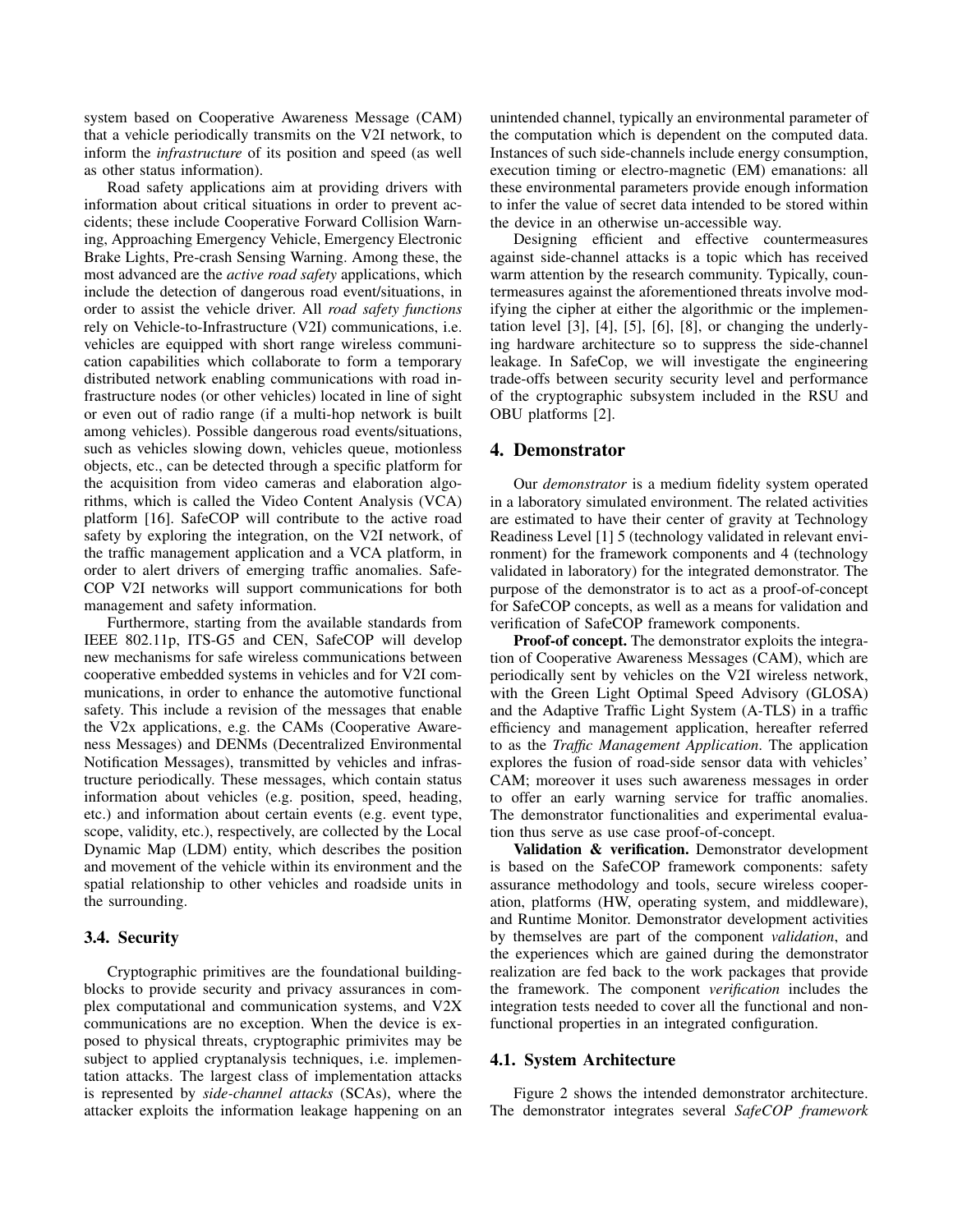*components*, including runtime mechanisms for safety assurance and distributed safety-critical cooperation techniques (based on extensions to IEEE 802.11p), into a *Traffic Management Application*, which runs in a distributed way on the demonstrator system parts. The demonstrator system is composed of on-board (OBU) and road side (RSU) units, as well as a server-based *Control Center*. Communications between the parts of the demonstrator system are performed through radio frequency front-ends which transmit and receive on-the-air, or through attenuators and noise generators for testing purposes. The Control Center and the OBUs are connected through Internet over a LAN.



Figure 2. Block diagram of the components of the V2I cooperation for traffic management prototype system

These systems are supported by a simulation environment composed of a *Scenario Generator*, a *Communication Generator*, and a set of *Testing Modules* which interface the Scenario Generator to the Control Center, OBUs, and RSUs. The *Scenario Generator* executes a given *test pattern* – it establishes when communication interruptions/handovers must happen, generates vehicle status and sensor data, and *plays back* video streaming analysed by the Video Content Analysis. Tests patterns that are *played-back* by Scenario Generator can be derived from the simulations and from the module tests carried on in WP3 and WP4, or from those executed during the implementation of the algorithmic part of the Traffic Management Application. The *Communication Generator* includes wireless transceivers connected to the IEEE 802.11p network and simulates a variable number of wireless nodes originating normal communications or unintentional/malicious interferences.

### 4.2. Functional Specification

The narrative description of our demonstrator functions as follows. The demonstrator (hardware and software) operates in a simulated environment and its evolution is triggered by the *Scenario Generator* component that generates a sequence of events, according to which the environment simulation evolves, and to which the systems under test (OBU, RSU, Control Centre, Traffic Management Application) react.

OBU periodically transmit CAM that are received by RSUs; legacy sensors detect passing vehicles. Traffic Management Application *basic functions*: 1) collect these data, perform data fusion and determine vehicle types and their kinematics; 2) optimize and actuate the traffic light signalling plan, and in a coordinated manner; 3) compute and distribute to vehicles their optimal speeds. Traffic Management Application *hazards detection functions*: 1) check for malicious attack to the wireless network; 2) monitor communication congestion or interruption: packet drop due to shadowing or out-of-range, delayed handover, etc.; 3) detect dangerous traffic conditions: rapid evolution, stationary vehicle, wrong way driving warning, etc.

The road-side monitoring system is equipped with video cameras and communicates the acquired information to the vehicles in transit. This system is mainly composed of a *Video Content Analysis* (VCA) platform running on the Control Center serve in charge of monitoring the roads, and elaboration algorithms which generate warning messages. In more detail, this system is able to extract the following information about potentially dangerous situations, analysing the images acquired by video cameras opportunely installed along the roads: 1) presence of objects moving inside the reference area; 2) presence of motionless objects in the reference area for longer than a minimum time threshold; 3) detection of vehicles slowing down inside the scene; 4) presence of vehicle queues in the video camera scene; 5) detection of objects moving along a reference direction (e.g. vehicles moving in forbidden directions); 6) presence of people inside sensitive areas; 7) detection of smoke or fog in sensitive areas.

#### 4.3. Development and Evaluation Roadmap

The demonstrator will be developed incrementally, starting from an initial version of the Communication Generator and the Traffic Management Application, which will be initially developed separately to provide two simulation environments to integrate in the early demonstrator. The initial Communication Generator will support the basic communication functions, including the relevant SafeCOP components, whereas the Traffic Management Application will be initially developed on top of consumer hardware using an initial version of the Scenario Generator to drive the simulation. This incremental development aims at an early stable demonstrator that is free of module and integration tests issues.

### 5. Conclusions

SafeCOP is an upcoming ECSEL project, funded by the European Commission and several EU national governments, aiming at the definition of a framework for cooperating cyber-physical systems with safety and security concerns. Within SafeCOP, a relevant goal is to support V2X applications, which impose significant safety and security